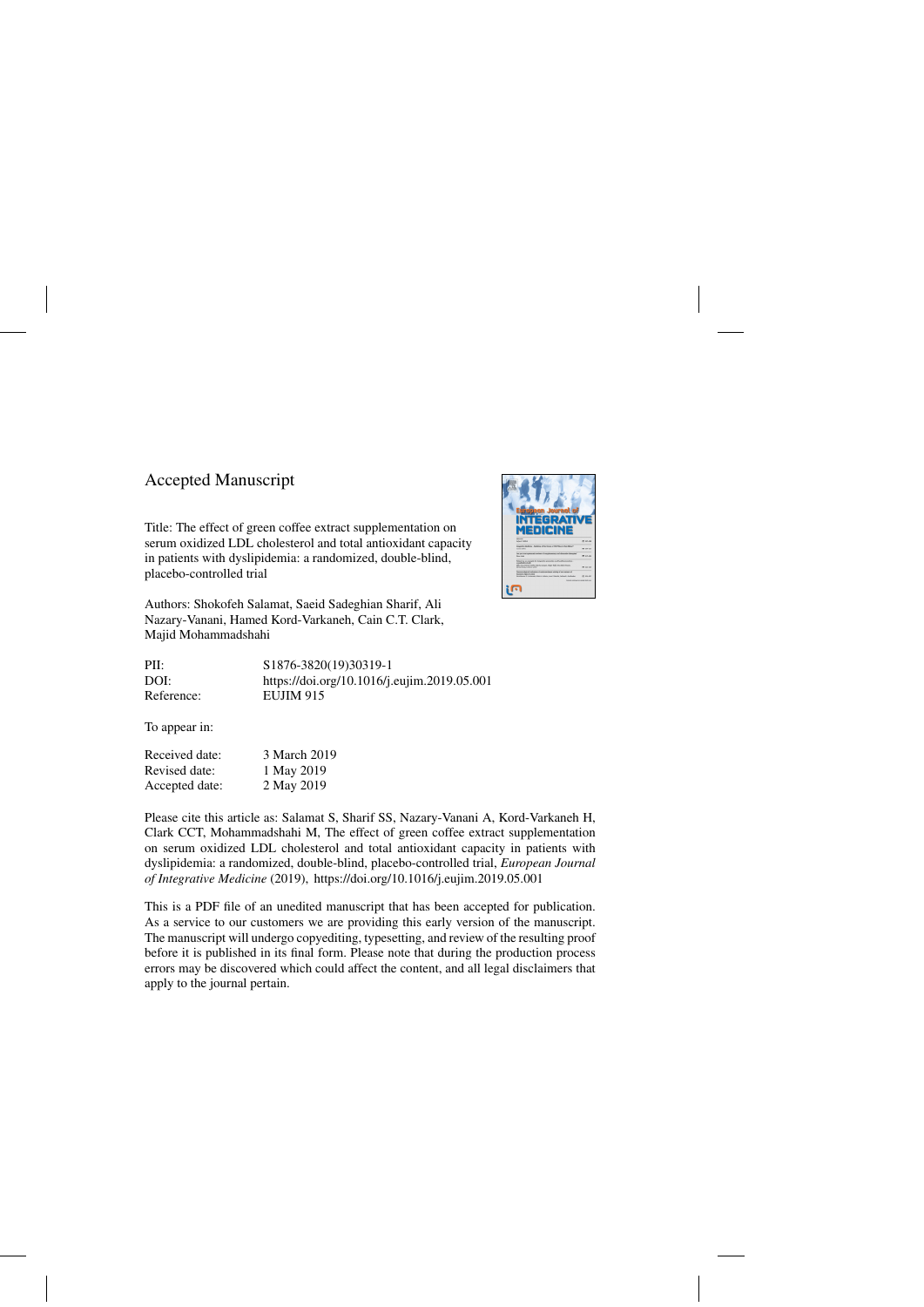**The effect of green coffee extract supplementation on serum oxidized LDL cholesterol and total antioxidant capacity in patients with dyslipidemia: a randomized, double-blind, placebo-controlled trial**

Shokofeh Salamat<sup>1,2</sup>, Saeid Sadeghian Sharif<sup>3</sup>, Ali Nazary-Vanani<sup>4</sup>, Hamed Kord-Varkaneh<sup>5</sup>, Cain C. T. Clark<sup>6</sup>, Majid Mohammadshahi<sup>1\*</sup>

*<sup>1</sup> Nutrition and Metabolic Disease Research Center, Ahvaz Jundishapour University of Medical Sciences, Iran*

*<sup>2</sup> Department of Health, Arvand Petrochemical Company, Mahshahr, Iran*

*<sup>3</sup>Research Institute for Endocrine Sciences, Shahid Beheshti University of Medical Sciences*

*4 Students' Scientific Research Center (SSRC), School of Nutritional Sciences and Dietetics, Tehran University of Medical Sciences (TUMS), Tehran, Iran.*

*5 Student Research Committee, Department of Clinical Nutrition and Dietetics, Faculty of Nutrition and Food Technology, Shahid Beheshti University of Medical Sciences, Tehran, Iran.*

*<sup>6</sup>Centre for Sport, Exercise and Life Sciences, Coventry University, Coventry, CV15FB, U.K.*

*\*Corresponding authors:*

Majid Mohammadshahi*, Nutrition and Metabolic Disease Research Center, Ahvaz Jundishapour*  Shokofeh Salamat<sup>12</sup>, Saeid Sadeghian Sharif<sup>2</sup>, Ali Nazary-Vanani<sup>4</sup>, Hamed Kord-Varkaneh<sup>2</sup>,<br>Cain C. T. Clark<sup>6</sup>, Majid Mohammadshahi<sup>1</sup><br><sup>1</sup> Nutrition and Metabolic Disease Research Center, Ahvaz Jundishapour University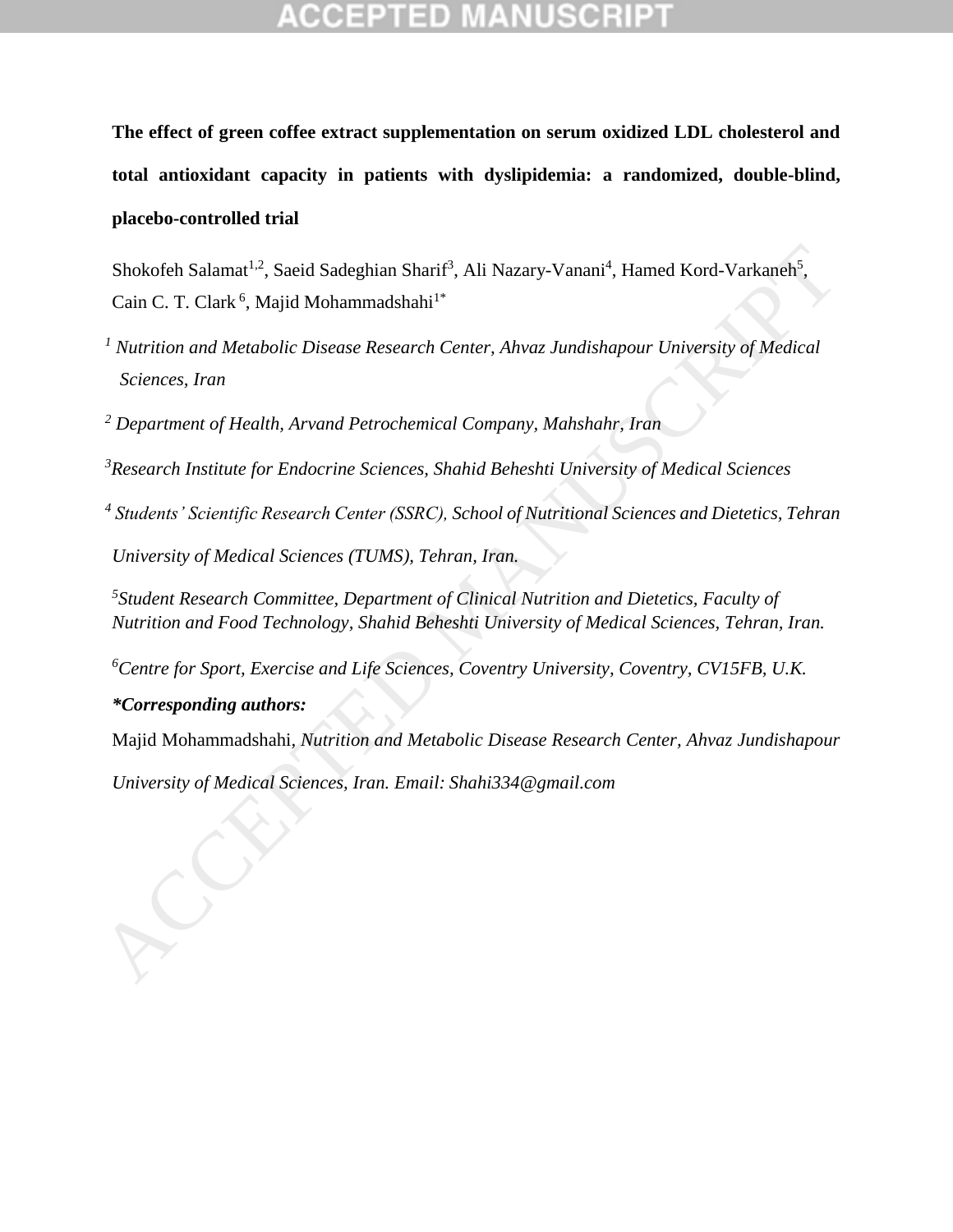### **ABSTRACT**

*Introduction:* Previous studies on laboratory animals have evaluated the effects of CGA (chlorogenic acids) rather than GCBE (green coffee bean extract), and few studies have been conducted on human models. Thus, the purpose of the present study was to assess the effect of GCBE consumption on serum oxidized LDL-cholesterol (OX-LDL) and total antioxidant capacity (TAC) on patients with dyslipidemia.

*Method*: In this randomized, placebo-controlled, clinical trial, 70 male participants (age range 30) to 55 years) were assigned from the outpatient clinic of Arvand Petrochemical Company in Mahshahr, Ahwaz, Iran to use 800 mg/day GCBE supplements or placebo for 8 weeks. Serum TAC and OX-LDL were determined by enzyme-linked immunosorbent assay. GCBE consumption on serum oxidized LDL-cholesterol (OX-LDL) and total antioxidant capacity (TAC) on patients with dyslipidemia.<br> *Method*: In this randomized, placebo-controlled, clinical trial, 70 male participants (age

*Results***:** Compared with the placebo, GCBE intake led to a significant reduction in OX-LDL (- 31.18 ng/ml) (P-value=  $\leq 0.001$ ) and a significant increase in TAC (71.73  $\mu$ mol/l) concentration (P-value= 0.029). In the intervention group, GCBE supplementation resulted in a significant reduction in Oxidized LDL of -16.08±33.30 (ng/ml) (P-value= 0.006), compared to baseline.

*Conclusions***:** The current trial showed that the intake of 800 mg per day of GCBE may have favorable effects on TAC, and OX-LDL in patients with dyslipidemia. However, further studies are required to confirm the veracity of these results.

*Keywords***:** Green coffee Bean extract, total antioxidant capacity, randomized control trial,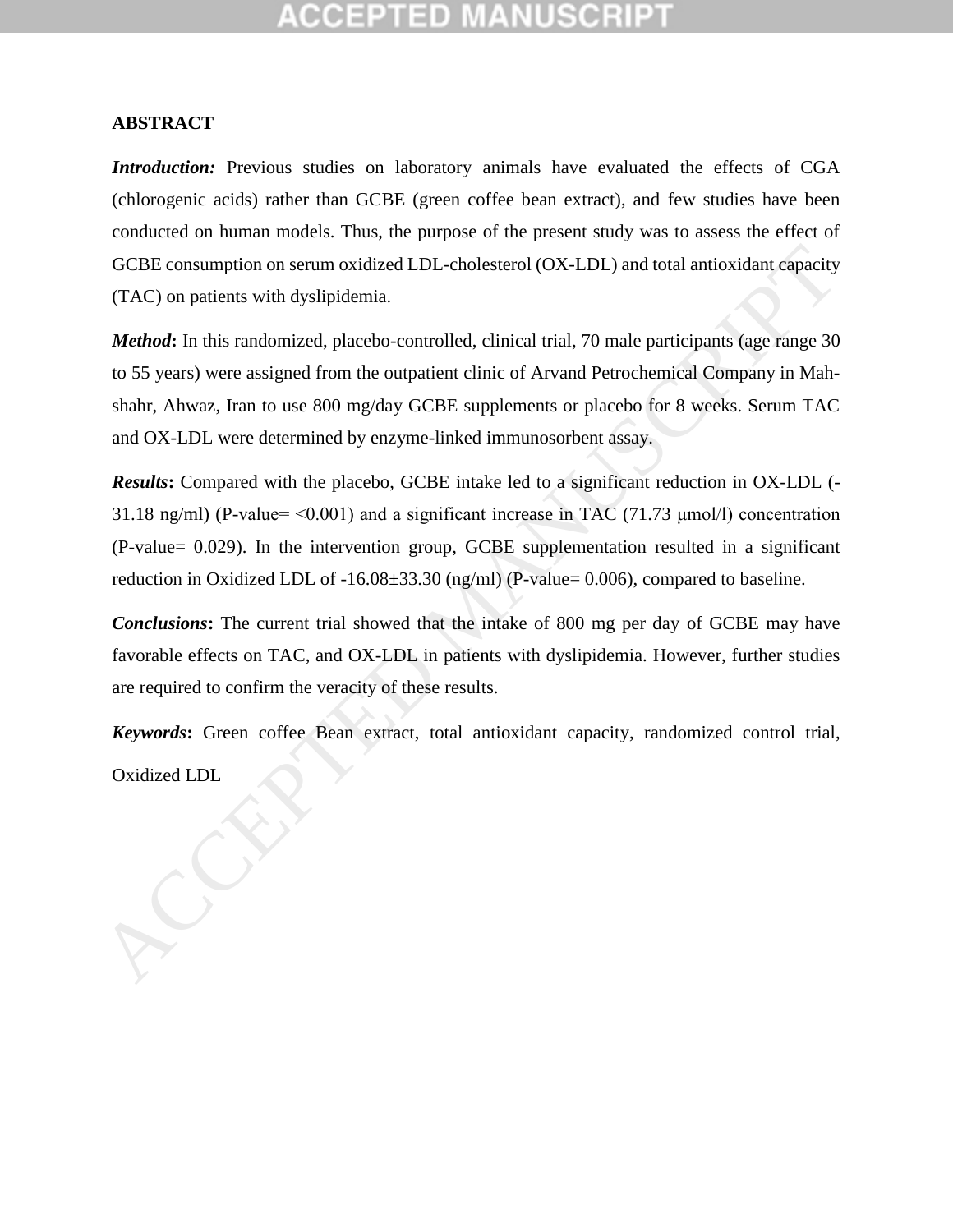## GEPTED

#### **Introduction**

Non-communicable diseases (NCD), including cardiovascular diseases (CVD), cancer and diabetes are among the leading causes of disability and mortality, globally [1]. For example, CVD account for 80% of all NCD deaths in the world [2]. Dyslipidemia, hypertension, hyperglycemia, abdominal obesity, diet factors, lack of physical activity and smoking are considered to be the main risk factors for CVD [3-5]. Moreover, oxidative stress and inflammation are reportedly linked with mortality in cardiovascular diseases; in addition, the activity of antioxidant enzymes and nonenzyme antioxidants with total antioxidant capacity as a predictor of coronary artery disease has been reported [6]. Dyslipidemia is a disease characterized by various disorders in the lipid profile that increase the serum concentrations of total cholesterol (TC), low-density lipoprotein cholesterol (LDL-C) and triglyceride (TG), and decrease the serum high-density lipoprotein cholesterol (HDL-C) levels [7]. The role of oxidative stress in the development and progression of CVD is well-recognized, due to its involvement in the pathogenesis of dyslipidemia and atherosclerosis, and attributed to oxidized LDL-C, which is derived from LDL oxidation by various processes [8]. Empirical evidence has demonstrated that dyslipidemia is a preliminary and important modifiable risk factor for CVD, and successfully managing serum lipids concentrations can, conceivably, reduce the mortality rate of CVD [9, 10]. Moreover, it has been shown that atherosclerosis may be improved by reducing serum LDL oxidized concentrations, even in the presence of high concentration of TG and LDL [11]. Lifestyle interventions and drug therapy are two major approaches to the treatment of dyslipidemia and, according to the latest American Heart Association guidelines, approaches to prevent CVD may also include healthy diet pattern, controlling weight, and maintaining lipid profile and blood pressure in a normal range [12]. Several epidemiologic studies have shown that the intake of food rich in antioxidants, such as vitamins (A, account for 80% of all NCD deaths in the world [2]. Dyslipidemia, hypertension, hyperglycemia,<br>abdominal obesity, diet factors, lack of physical activity and smoking are considered to be the<br>main risk factors for CVD [3-5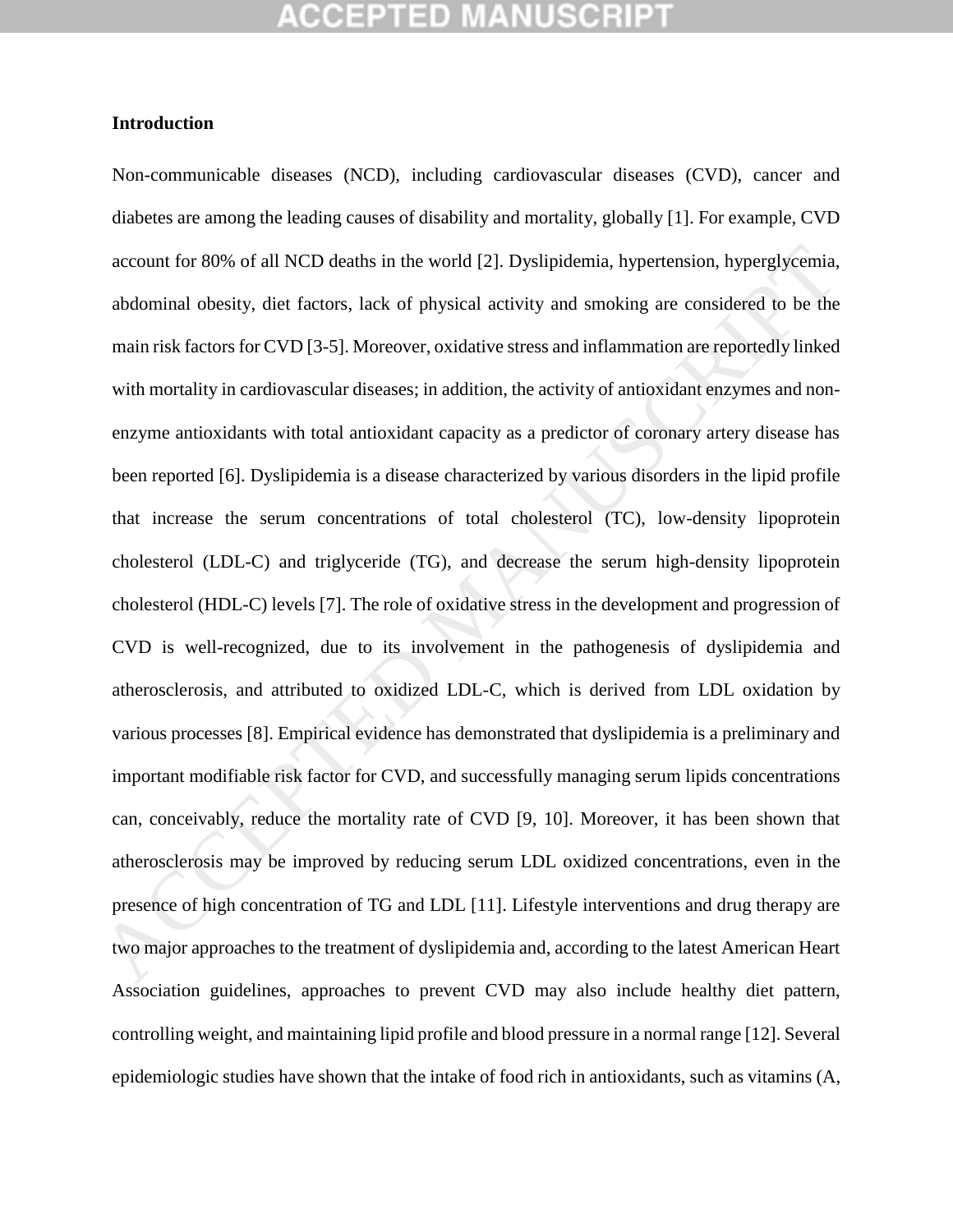## CEPTED

C, and E) and polyphenols can reduce deaths attributed to CVD [13, 14]. Therefore, antioxidant intake and the effect of the nutritional supplementation on CVD is receiving growing, contemporary interest. Polyphenols are a major group of antioxidants that are extensively dispersed in foods such as coffee, apples, tomatoes, chocolate and tea. Green coffee bean extract (GCBE) is rich in polyphenols that promote defensive factors against chronic diseases initiated by oxidative stress [15]. Phenolic compounds with antioxidant characteristics are found abundantly within GCBE as a family of esters formed by several hydroxycinnamic acids (caffeic, ferulic and coumaric acids) and quinic acid, collectively known as chlorogenic acids (CGA) [16]. The antiinflammatory and antioxidant features, along with anti-carcinogenic characteristics of CGA and GCBE may play an important role in prevention and treatment of various chronic diseases, such as obesity, type 2 diabetes, cardiovascular dysfunction and cancers. Various animal studies have indicated the ameliorating effects of GCBE supplementation on chronic diseases such as hyperlipidemia, hypertension, diabetes and obesity [17-19]. Moreover, it has also been demonstrated, in laboratory animals, that CGA are among of the most effective constituents of green coffee and can decrease Fasting Blood Sugar (FBS) [20], Hemoglobin-A1c (HbA1c) [20], TG, TC, LDL-C and OX-LDL [21, 22]. **S**ome human studies have demonstrated the beneficial effects of GCBE and CGA supplementation on blood pressure [23, 24], lipid profile [25], body weight, body mass, fat mass indices [24, 25] and serum levels of FBS [24]. In addition, CGA have been asserted capable of increasing total antioxidant capacity (TAC) [26, 27], and decreasing some inflammatory biomarkers [27, 28]. Previous studies have evaluated the effects of CGA, rather than GCBE, in laboratory animals, and few studies have been conducted on humans. Furthermore, no interventional study has been conducted investigating how GCBE supplementation effects patients with dyslipidemia. It is essential to explore potential efficacious treatments for dyslipidemia, dispersed in foods such as coffee, apples, tomatoes, chocolate and tea. Green coffee bean extract<br>(GCBE) is rich in polyphenols that promote defensive factors against chronic diseases initiated by<br>oxidative stress [15]. Ph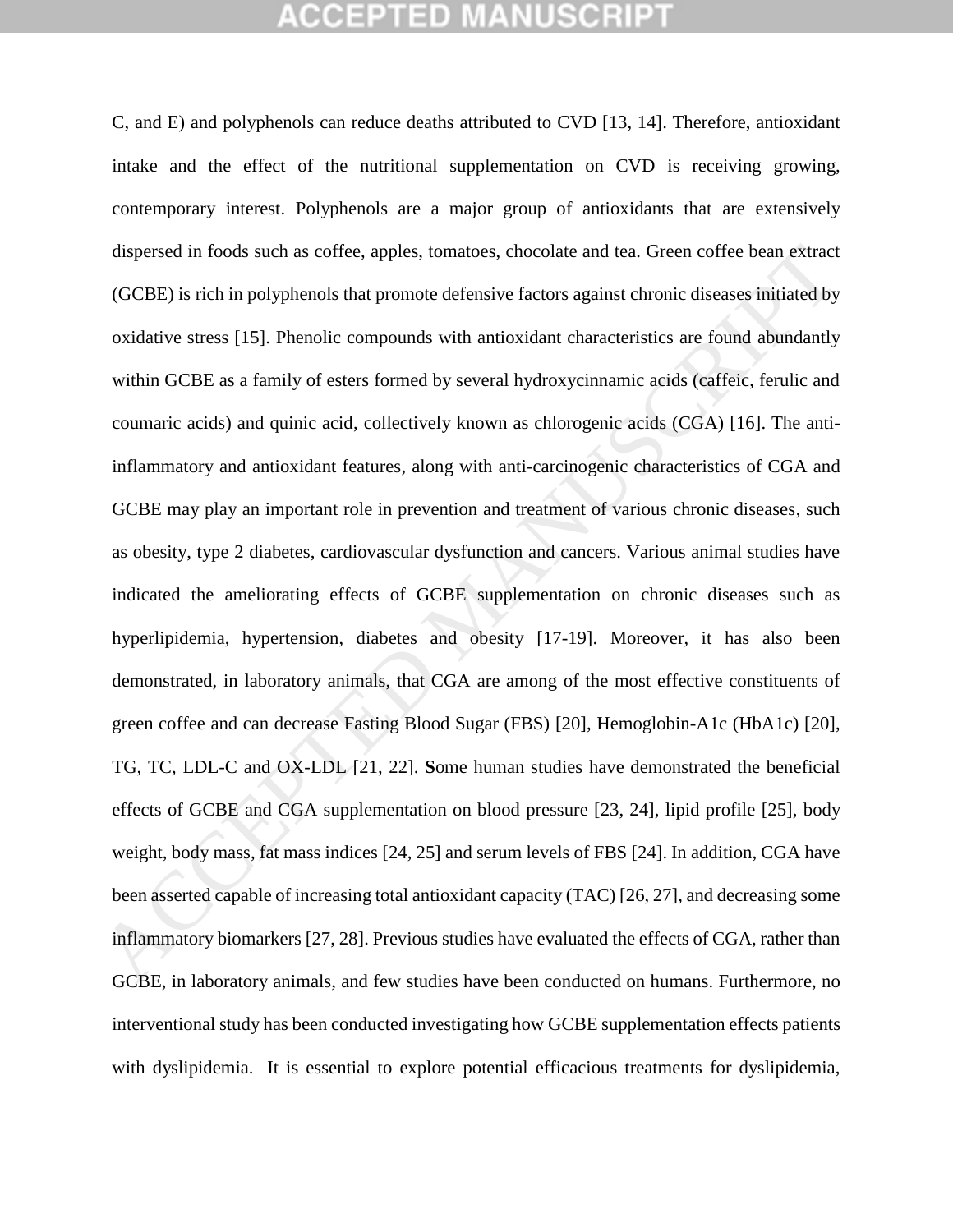particularly if it can help he prevention of cardiovascular diseases. The purpose of the present study was to assess the effect of GCBE consumption on serum OX-LDL and TAC in patients with dyslipidemia.

#### **Material and Methods**

## *Study Design*

The present study was designed as a randomized, double-blind, parallel, placebo-controlled clinical trial. This study was conducted according to the principals of the Declaration of Helsinki and the study protocol was approved by the ethics committee of Ahvaz Jundishapur University of Medical Sciences (No. IR.AJUMS.REC.1396.899). This trial was also registered in the Iranian Registry of Clinical Trials (registration number: IRCT20180128038540N1). Written informed consent to participate in this study was provided by all of the volunteers and participants were informed about the aims and procedures prior to study commencement. A questionnaire regarding history of chronic disease, smoking status, demographic data, drug and dietary supplement history, prescribed medication and food habits was completed during participant interviews at the beginning of the study. **Material and Methods**<br> **Study Design**<br> **The present study was designed as a randomized.** double-blind, parallel, placebo-controlled<br>
clinical trial. This study was conducted according to the principals of the Declaration

### *Study Participants*

In this clinical trial, a total of 78 adult men with new diagnosis of dyslipidemia were included in the randomization process (Figure 1). Patients with dyslipidemia were recruited from the outpatient clinic of Arvand Petrochemical Company in Mah-shahr, Ahwaz, Iran. All participants were male because most employees were male, and therefore out of the operational control of the study. Disease status was confirmed according to the findings of an initial blood lipid profile test.

### **Sample size and power**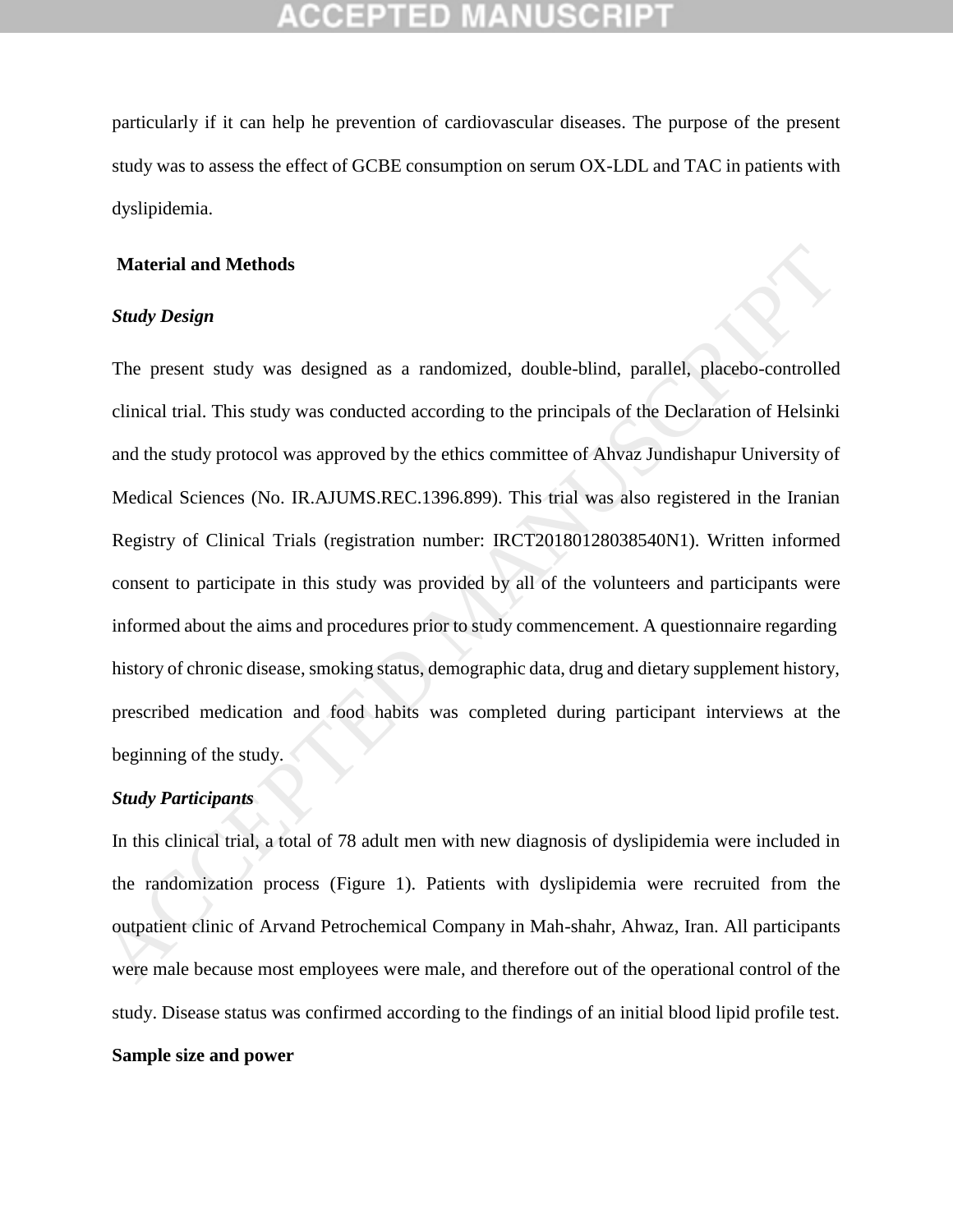We used the standard formula suggested for parallel clinical trials  $n = [(Z_{\alpha/2} + Z_{1-\beta})^2 \times (2 \text{ S}^2)]/(\mu_1$  $- \mu_2$ <sup>2</sup> and  $S^2 = ((n_1-1)S_1^2 + (n_2-1)S_2^2)/n_1 + n_2 - 2$  for estimating sample size by considering the type 1 error ( $\alpha$ ) of 0.05 and type 2 error ( $\beta$ ) of 0.20 (power = 80%)[29]. Based on a previous study on oxidized low density lipoprotein, standard deviations were obtained (SD1=35.4 for control and SD2=25.71 for intervention group)[30]. With a forecast of 10-15 units of change in mean oxidized low density lipoprotein based on the previous study[31], the final sample size was determined to be 68 participants (34 per group).

#### *Inclusion and Exclusion Criteria*

Eligible patients were employees at Arvand Petrochemical Company, and were diagnosed with dyslipidemia if they satisfied 2 or more of these disorders: total cholesterol >200mg/dl, triglyceride>150mg/dl, LDL-C>130mg/dl, HDL-C <40 mg/dl [7], did not consume any chemical or herbal medicine that might affect the blood glucose level and lipid profile and not having cancer, cardiovascular diseases, endocrine, liver or kidney dysfunction. Patients were excluded for the following reasons: coffee intolerance, coffee addiction, recent weight gain or weight loss, vegetarian diet and consumption of any antioxidant or dietary supplement in the 6 months preceding the beginning of the trial. oxidized low density lipoprotein, standard deviations were obtained (SD1=35.4 for control and<br>SD2 -25.71 for intervention group)[30]. With a forceast of 10-15 units of change in mean oxidized<br>low density lipoprotein based

### *Intervention*

A total of 78 dyslipidemic adult men were randomized, by random number tables, into an intervention or a control group. Participants in the intervention and control groups received either an oral dose of GCBE or placebo capsules (manufactured by Sabzdaru Co, Isfahan, Iran) twice per day, half an hour before lunch and dinner, respectively. Each GCBE capsule contained 400 mg of decaffeinated GCBE with 50% chlorogenic acid and each placebo capsule contained 400 mg of starch. Both the GCBE and the placebo capsules were identical in shape, color and size. The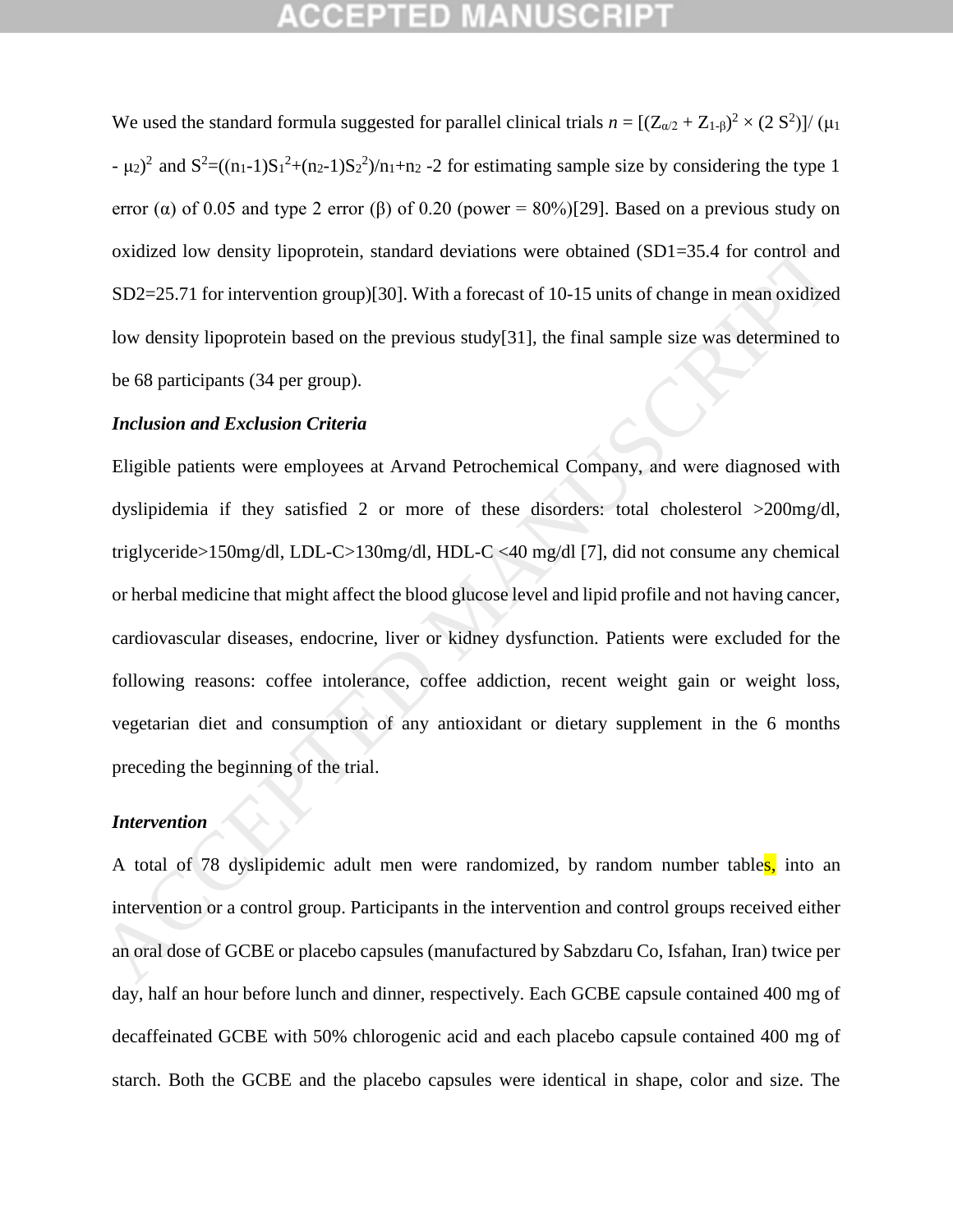duration of the trial was 8 weeks. The dosage of GCBE and intervention period have been verified according to previous studies[32, 33]. We contacted subjects weekly to ensure they followed the supplementation procedure.

#### *Dietary intake Assessment*

All participants were advised not to change their dietary intake and physical activity during the study. Dietary intake, including total energy, fiber, fat, carbohydrate, and protein was evaluated by using 3-day validated food recall questionnaire (2 weekdays and 1 weekend day) for all participants at the beginning and the end of study. Energy and dietary nutrient content were calculated from the Iranian National Food Composition Tables [34], using modified nutritionist IV software (version 3.5.2, First DataBank; Hearst Corp, Sun Bruno, CA, USA).

## *Physical activity and Anthropometric Assessments*

We used the International Physical Activity Questionnaire (IPAQ) [35] for assessing physical activity level at baseline and at the end of intervention. The participants were clustered into low, moderate, and high physical activity level. Weight, waist circumference, and fat mass of the participants were assessed, and BMI was computed at the beginning and at the end of trial. Height was determined, without shoes, using standard procedures and a tape measure with precision of 0.5 cm at baseline. Weight was recorded, with minimal clothing and barefoot, using a digital scale (SECA, Hamburg, Germany) to the nearest 0.1 kg. BMI was calculated as weight (kg) divided by height in square meters. Waist circumference (WC) was measured using a tape measure with precision of 0.5cm at the midpoint between the last rib and iliac crest, without any pressure applied to the body surface. Fat mass was assessed via the bioelectrical impedance analysis (BIA) method using a body composition analyzer (OMRON, BF-511, Healthcare Co; Kyoto, Japan). Dietary intake Assessment<br>All participants were advised not to change their dietary intake and physical activity during the<br>study. Dietary intake, including total energy, fiber, fat, carbohydrate, and protein was evaluate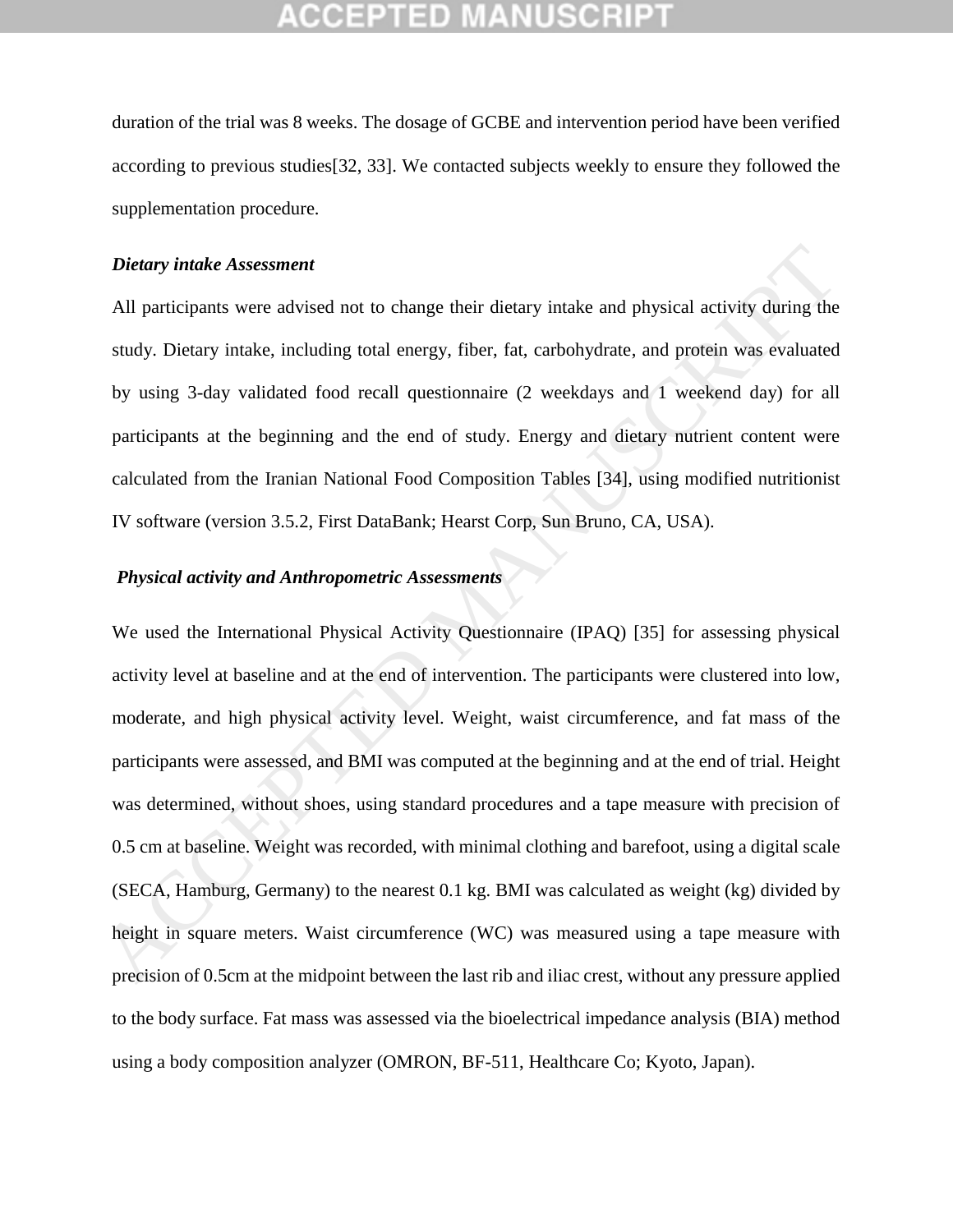### *Laboratory Assessment*

Fasting blood samples (10ml) from all subjects were obtained after a 12-h overnight fast, at the beginning and end of the 8 weeks. The samples were centrifuged at 3000 rpm for 10 min to prepare serum and then stored at -80°C until analysis. Serum total antioxidant capacity (TAC) and oxidized LDL-cholesterol (OX-LDL) were determined by enzyme-linked immunosorbent assay using ELISA kits (Zellbio Gmbh, Ulm, Germany).

### *Statistical Analyses*

All statistical analyses were conducted with SPSS software, version 22 (SPSS Inc., Chicago, IL, USA). Normal distribution of all variables was assessed using Kolmogorov-Smirnov test. All data were presented as mean  $\pm$  SD. Chi-square test was applied to compare qualitative variables between the trial groups. Paired-samples t-tests were used to compare differences pre and post intervention within each group. The means of variables between groups were compared using both independent-samples t-tests and ANCOVA in the adjusted models. A p-value <0.5 was considered significant. serum and then stored at -80°C until analysis. Serum total antioxidant capacity (TAC) and oxidized<br>
LDL-cholessterol (OX-LDL) were determined by enzyme-linked immunosorbent assay using<br>
ELISA kits (Zellbio Gmbh, Ulm. Germa

#### **Results**

Among the 78 dyslipidemic patients who participated in the study, 3 patients in the intervention group and 5 patients in the control group, respectively, withdrew from the study, leaving 70 participants included in the final analysis (Figure 1). Patients withdrew due to personal reasons and/or travel commitments. Baseline characteristics of the participants in study are shown in Table 1. At baseline, Age, BMI, Weight, Waist circumference, OX-LDL, and TAC were not significantly different between groups. Changes in Oxidized LDL, and TAC after GCBE supplementation are indicated in Table 2. Compared with the placebo, GCBE intake led to a significant decline in OX-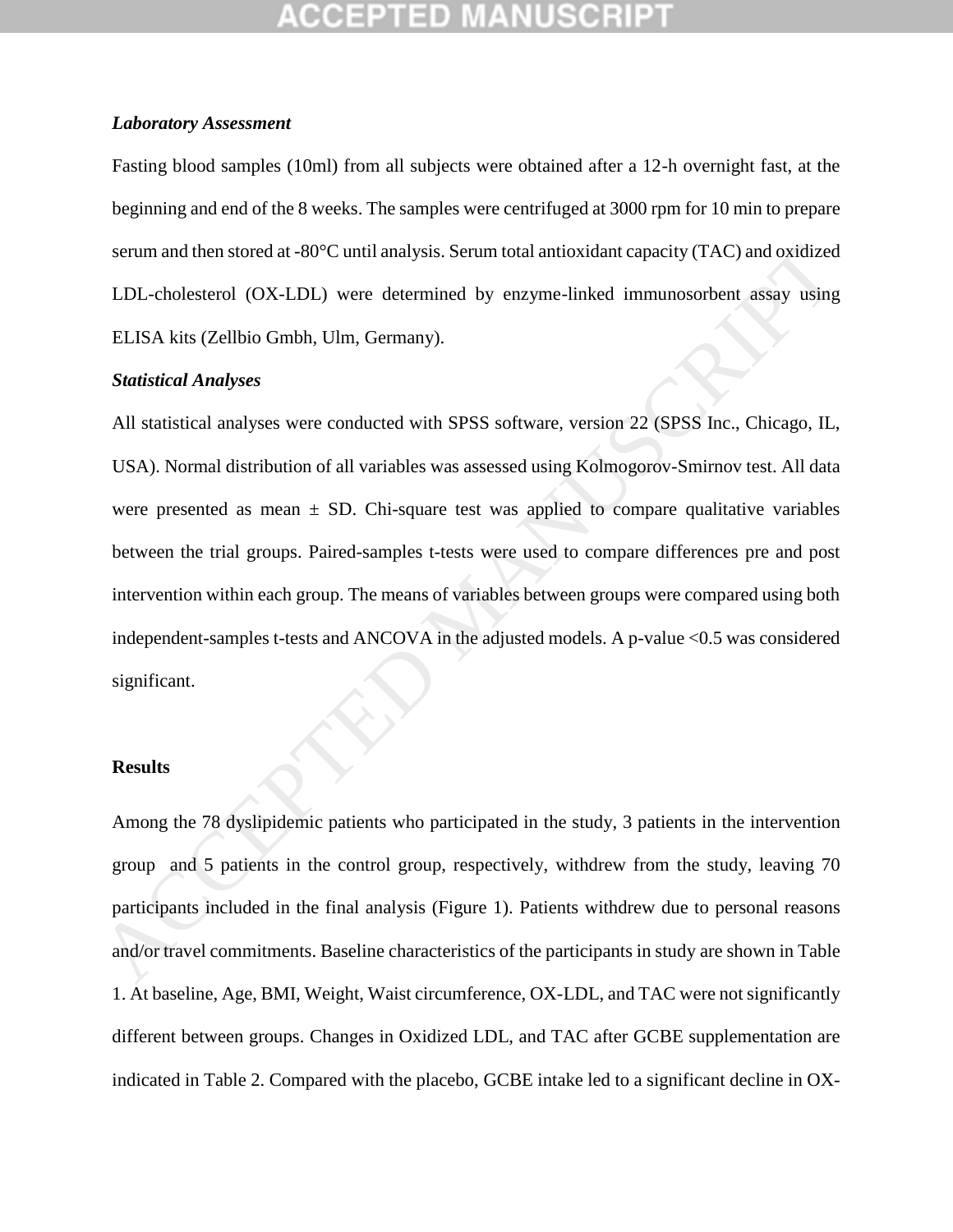LDL (ng/ml) (P-value<sup>a</sup>=  $\leq 0.001$ ) and a significant rise in TAC (umol/l) concentration (P-value<sup>a</sup>= 0.029). In the intervention group GCBE supplementation resulted in a significant reduction in Oxidized LDL of  $-16.08\pm33.30$  (ng/ml) compared to baseline. In addition, within-group comparisons also showed that the mean concentration of TAC significantly increased post-trial in the intervention group (mean difference:  $130.55 \pm 134.75$  ( $\mu$ mol/l),  $p < 0.001$ ) and control group (mean difference: 58.824±83.40 (μmol/l), p˂0.001).

Moreover, in the intervention group, weight (kg) (from  $92.46 \pm 15.2$  to  $91.82 \pm 15.1$ , p=0.009), BMI (kg/m) (from 26.40  $\pm$  4.3 to 26.21  $\pm$  4.3, p=0.009), and mean visceral fat (%) (from 13.3  $\pm$ 4.4 to  $12.53 \pm 4.2$ , p=0.018) reduced significantly. However, there were no significant changes in anthropometric indices in the placebo groups (the data are not shown in the table).

### **Discussion**

Results of the present study indicated that supplementation with GCBE among participants with dyslipidemia for 8 weeks had favorable results on Oxidized LDL, and TAC.

In agreement with the present trial, there are several studies that reported a similarly favorable effect of GCBE on metabolic variables. A meta-analysis on three trial studies revealed GCBE intake resulted in significant weight loss (*−*2*.*47 kg)[36]. In another study, Hanieh Roshan et al. reported 400 mg GCBE supplementation for 8 weeks resulted in significantly reduced systolic blood pressure (SBP), fasting blood glucose (FBS), and homoeostatic model of assessment of insulin resistance, waist circumference, and appetite score in comparison to placebo [37]. In addition, Revuelta-Iniesta et al. showed GCBE consumption reduced systolic blood pressure, BMI and abdominal fat [38], whilst Watanabe et al. demonstrated CGA in GCBE led to decreased blood pressure, body mass index, pulse rate, routine blood test, urinalysis, and hematochemistry [39]. comparisons also showed that the mean concentration of TAC significantly increased post-trial in<br>the intervention group (mean difference: 130.55±134.75 (µmol/l), p<0.001) and control group<br>(mean difference: 58.824±83.40 (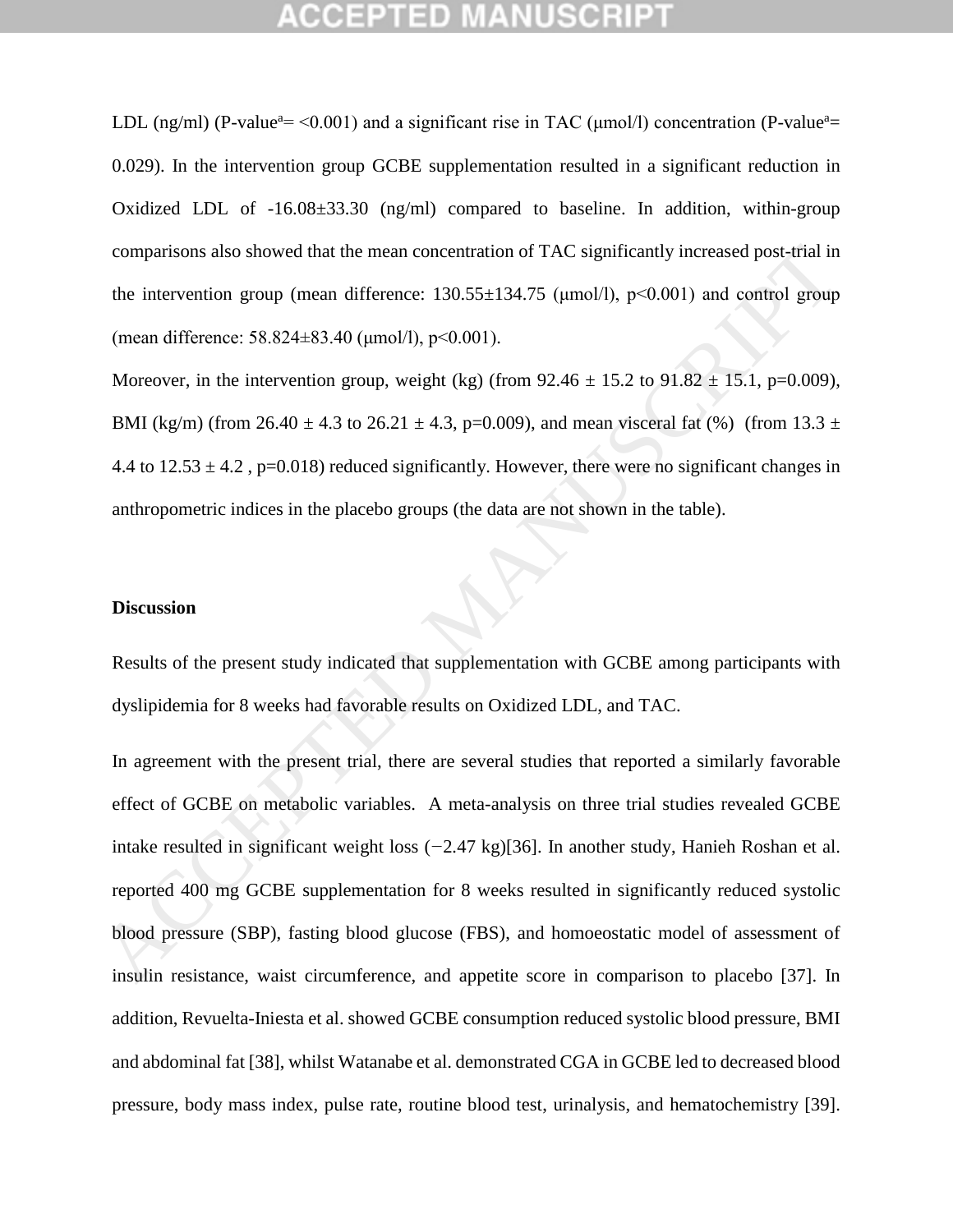## GEPTED

Concordant with our study, Yukawa et al. reported that Oxidized LDL, as well as malondialdehyde (MDA) and thiobarbituric acid reactive substances (TBARS) were reduced after one week coffee consumption [40]. In addition, another study showed that a 4-week coffee intervention led to increased TAC and antioxidant enzyme activities, while there was no significant OX-LDL change [41]. However, recent empirical studies have not observed a significant change in OX-LDL following intervention of 800 ml/day of instant and filtered coffee [26, 42]. Although it is evident that the composition of green coffee differs from black coffee (BC) due to the roasting process, different study designs, different dosages of coffee and polyphenol content, as well as duration of the study likely contribute to the varied results among studies related to OX-LDL.

An exact mechanism through which green coffee intake might influence OX-LDL is unknown. Ochiai R et al. reported that green coffee intake decreased plasma total homocysteine concentration [39]; thus green coffee intake may conceivably influence OX-LDL by reducing homocysteine, because homocysteine increases oxidation by promoting the formation of reactive oxygen species[43]. Recent evidence has shown that CGA has prominent antioxidant, anticarcinogenic activities and hypolipidemic effects, and is one of the most abundant polyphenol compounds in coffee [44-46]. The favorable effect of the GCBE administration on Oxidized LDL, and TAC may plausibly be mediated by polyphenols; in fact, our study found an association between serum TAC and green coffee antioxidant capacity that is confirmed in other studies [47- 49]. Moreover, Fausta Natella et al. in a study on ten healthy, nonsmoking, moderate coffee drinkers reported phenolic compounds are likely to be responsible for the increase in plasma antioxidant capacity after coffee drinking [50]. In agreement with the present study, there are several human and animal-based studies that have reported polyphenol supplementation promoted antioxidant capacity [49, 51, 52]. In addition, the effect of GCBE supplementation on OX-LDL increased TAC and antioxidant enzyme activities, while there was no significant OX-LDL change<br>
[41]. However, recent empirical studies have not observed a significant change in OX-LDL<br>
following intervention of 800 ml/day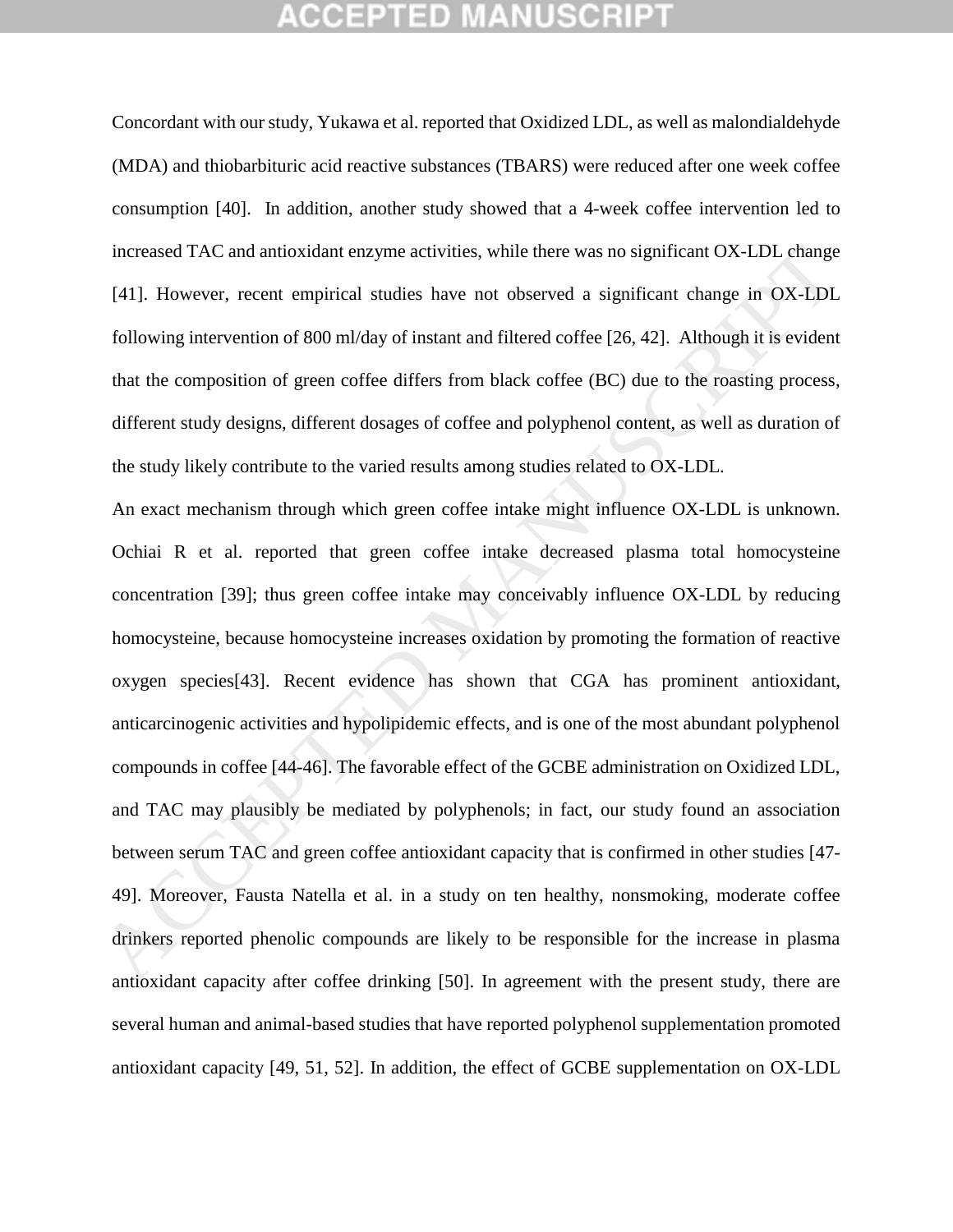and TAC may be mediated through weight loss, because studies have shown that weight loss leading to significant reduction in OX-LDL and increase in TAC [53, 54]. Interestingly, the control group of the present study also appeared to have an increase in TAC – although at a lower level than the intervention group, that this could only conceivably be attributed to the placebo effect; nevertheless, further work must be conducted to confirm the veracity of our results.

The strength of current trial lies in the double-blind, randomized, placebo-controlled design. However, there are several restrictions that need to be considered in interpreting the results of this study. Firstly, the trial was conducted on a small group of homogenous males at a single location and the limited age range that makes extrapolation to other populations difficult. Further studies would therefore benefit from incorporating larger sample sizes and different intervention populations. Moreover, we were unable to measure additional antioxidant variables in our study, and future investigations are required to examine the effect of GCBE consumption on antioxidant enzymes and other biomarkers of oxidative stress. than the intervention group, that this could only conceivably be attributed to the placebo effect;<br>nevertheless, further work must be conducted to confirm the vertexity of our results.<br>The strength of current trial lies in

### **Conclusion**

The current trial showed that the intake of 800 mg per day of GCBE may have favorable effects on TAC and OX-LDL in patients with dyslipidemia. However, further studies are necessitated to confirm the veracity of these results.

## **Conflict of interest**

The authors declare that there is no conflict of interests regarding the publication of this paper.

#### **References**

1. Control, C.f.D. and Prevention, *The burden of chronic diseases and their risk factors: national and state perspectives*, in *The burden of chronic diseases and their risk factors: national and state perspectives*. 2002.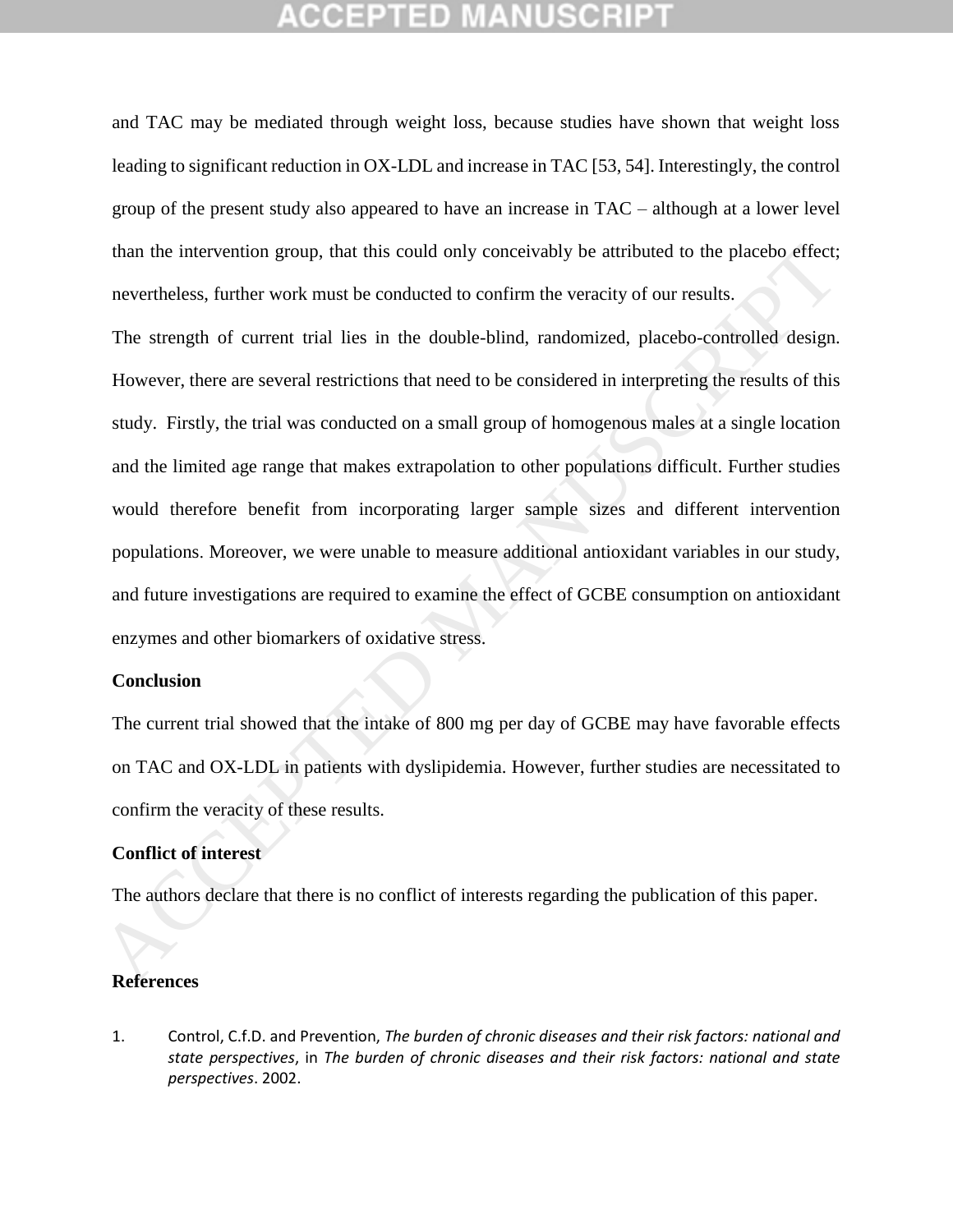# COEPTED

- 2. Pappachan, M., *Increasing prevalence of lifestyle diseases: high time for action.* The Indian journal of medical research, 2011. **134**(2): 143.
- 3. Alberti, K., R.H. Eckel, S.M. Grundy, et al., *Harmonizing the metabolic syndrome: a joint interim statement of the international diabetes federation task force on epidemiology and prevention; national heart, lung, and blood institute; American heart association; world heart federation; international atherosclerosis society; and international association for the study of obesity.* Circulation, 2009. **120**(16): 1640-1645.
- 4. Jousilahti, P., N. Sarwar, P. Gao, et al., *Diabetes mellitus, fasting blood glucose concentration, and risk of vascular disease: a collaborative meta-analysis of 102 prospective studies.* Lancet, 2010.
- 5. Conroy, R., K. Pyörälä, A.e. Fitzgerald, et al., *Estimation of ten-year risk of fatal cardiovascular disease in Europe: the SCORE project.* European heart journal, 2003. **24**(11): 987-1003.
- 6. Khaki-Khatibi, F., N. Samadi, and A. Yaghoubi, *Association between inflammatory factor, lipid peroxidation and total-antioxidant in non-diabetic patients of coronary artery disease.* Journal of Analytical Research in Clinical Medicine, 2014. **2**(1). Circulation, 2003. 120(16): 1640-1645.<br>
1640-1645. 1000-1645. 1640-1645. In the book of vacator and the condition of the properties the control of the control of the control of the control of the control of the control of
	- 7. Fredrickson, D.S. and R.S. Lees, *A system for phenotyping hyperlipoproteinemia.* Circulation, 1965. **31**(3): 321-327.
	- 8. Steinberg, D., *Lewis A. Conner memorial lecture: oxidative modification of LDL and atherogenesis.* Circulation, 1997. **95**(4): 1062-1071.
	- 9. Lee, J.S., P.-Y. Chang, Y. Zhang, et al., *Triglyceride and HDL-C dyslipidemia and risks of coronary heart disease and ischemic stroke by glycemic dysregulation status: the strong heart study.* Diabetes care, 2017: dc161958.
	- 10. Pikula, A., A.S. Beiser, J. Wang, et al., *Lipid and lipoprotein measurements and the risk of ischemic vascular events Framingham Study.* Neurology, 2015. **84**(5): 472-479.
	- 11. Ishigaki, Y., H. Katagiri, J. Gao, et al., *Impact of plasma oxidized low-density lipoprotein removal on atherosclerosis.* Circulation, 2008. **118**(1): 75-83.
	- 12. Gotto Jr, A.M., *Management of dyslipidemia.* The American journal of medicine, 2002. **112**(8): 10- 18.
	- 13. Geleijnse, J.M., L.J. Launer, D.A. van der Kuip, et al., *Inverse association of tea and flavonoid intakes with incident myocardial infarction: the Rotterdam Study.* The American journal of clinical nutrition, 2002. **75**(5): 880-886.
	- 14. Osganian, S.K., M.J. Stampfer, E. Rimm, et al., *Dietary carotenoids and risk of coronary artery disease in women.* The American journal of clinical nutrition, 2003. **77**(6): 1390-1399.
	- 15. Scalbert, A. and G. Williamson, *Dietary intake and bioavailability of polyphenols.* The Journal of nutrition, 2000. **130**(8): 2073S-2085S.
	- 16. Clifford, M., *Chemical and physical aspects of green coffee and coffee products*, in *Coffee*. 1985, Springer. p. 305-374.
	- 17. Song, S.J., S. Choi, and T. Park, *Decaffeinated green coffee bean extract attenuates diet-induced obesity and insulin resistance in mice.* Evidence-Based Complementary and Alternative Medicine, 2014. **2014**.
	- 18. Shimoda, H., E. Seki, and M. Aitani, *Inhibitory effect of green coffee bean extract on fat accumulation and body weight gain in mice.* BMC complementary and alternative medicine, 2006. **6**(1): 9.
	- 19. Suzuki, A., D. Kagawa, R. Ochiai, et al., *Green coffee bean extract and its metabolites have a hypotensive effect in spontaneously hypertensive rats.* Hypertension Research, 2002. **25**(1): 99- 107.
	- 20. Jin, S., C. Chang, L. Zhang, et al., *Chlorogenic acid improves late diabetes through adiponectin receptor signaling pathways in db/db mice.* PLoS One, 2015. **10**(4): e0120842.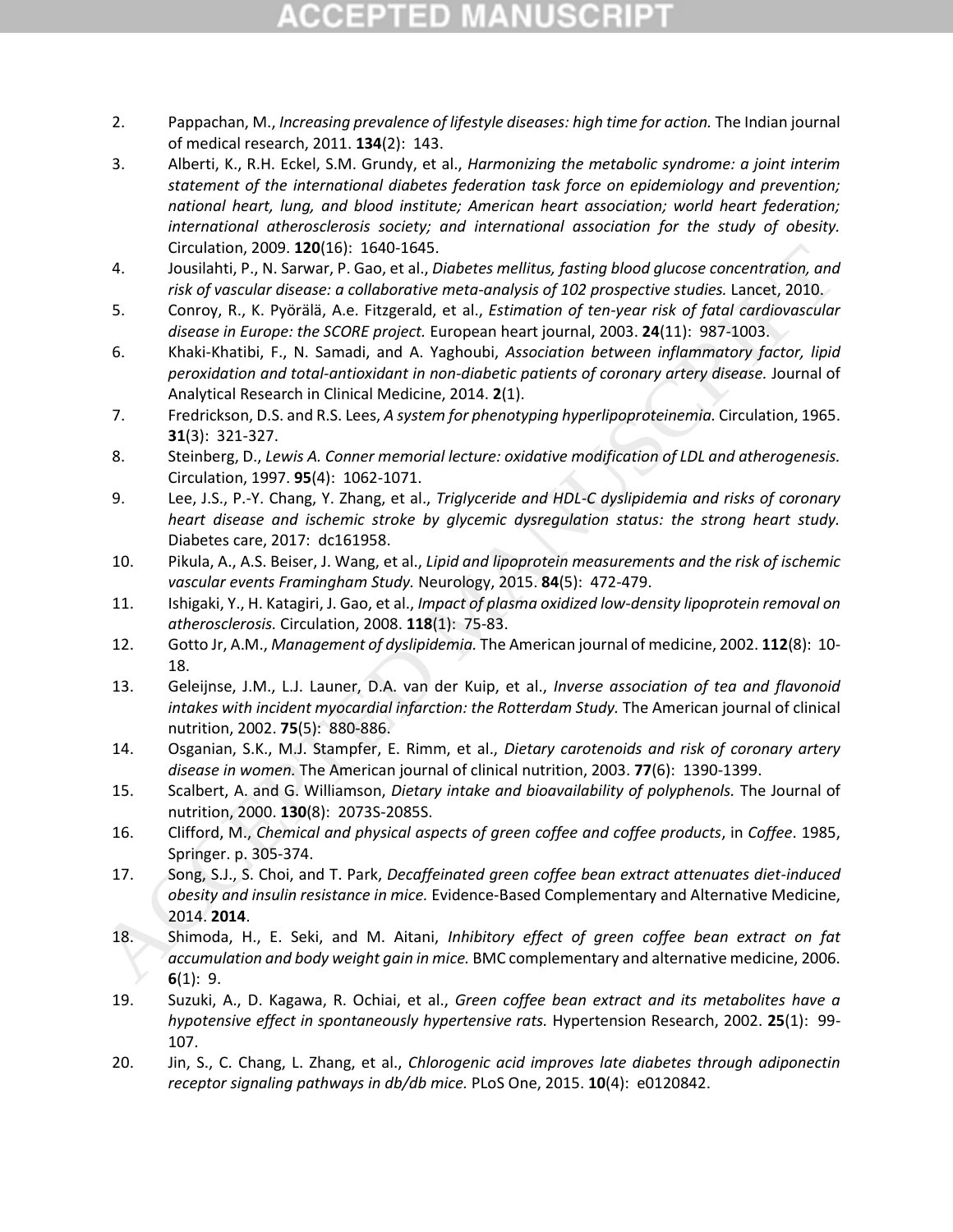# **CCEPTED MANUSCR**

- 21. Meng, S., J. Cao, Q. Feng, et al., *Roles of chlorogenic acid on regulating glucose and lipids metabolism: a review.* Evidence-Based Complementary and Alternative Medicine, 2013. **2013**.
- 22. Laranjinha, J.A., L.M. Almeida, and V.M. Madeira, *Reactivity of dietary phenolic acids with peroxyl radicals: antioxidant activity upon low density lipoprotein peroxidation.* Biochem Pharmacol, 1994. **48**(3): 487-94.
- 23. Watanabe, T., Y. Arai, Y. Mitsui, et al., *The blood pressure-lowering effect and safety of chlorogenic acid from green coffee bean extract in essential hypertension.* Clinical and experimental hypertension, 2006. **28**(5): 439-449.
- 24. Roshan, H., O. Nikpayam, M. Sedaghat, et al., *Effects of green coffee extract supplementation on anthropometric indices, glycaemic control, blood pressure, lipid profile, insulin resistance and appetite in patients with the metabolic syndrome: a randomised clinical trial.* British Journal of Nutrition, 2018. **119**(3): 250-258. orid (Iron (pree learn between the search) ingertension. Clinical and experimental<br>
20. Roshan, H., O. Nikapan, M. Sedaghat, et al., Effects of green coffee extract supplementation on<br>
21. The final model is positive the m
	- 25. Haidari, F., M. Samadi, M. Mohammadshahi, et al., *Energy restriction combined with green coffee bean extract affects serum adipocytokines and the body composition in obese women.* Asia Pacific journal of clinical nutrition, 2017. **26**(6): 1048.
	- 26. Hoelzl, C., S. Knasmüller, K.H. Wagner, et al., *Instant coffee with high chlorogenic acid levels protects humans against oxidative damage of macromolecules.* Molecular nutrition & food research, 2010. **54**(12): 1722-1733.
	- 27. Shahmohammadi, H.A., S.A. Hosseini, E. Hajiani, et al., *Effects of green coffee bean extract supplementation on patients with non-alcoholic fatty liver disease: A randomized clinical trial.* Hepatitis Monthly, 2017. **17**(4).
	- 28. Hwang, S.J., Y.-W. Kim, Y. Park, et al., *Anti-inflammatory effects of chlorogenic acid in lipopolysaccharide-stimulated RAW 264.7 cells.* Inflammation Research, 2014. **63**(1): 81-90.
	- 29. Sakpal, T., *Sample size estimation in clinical trial.* Perspectives in clinical research, 2010. **1**(2): 67- 67.
	- 30. Mišík, M., C. Hoelzl, K.-H. Wagner, et al., *Impact of paper filtered coffee on oxidative DNA-damage: results of a clinical trial.* Mutation Research/Fundamental and Molecular Mechanisms of Mutagenesis, 2010. **692**(1-2): 42-48.
	- 31. Corrêa, T.A.F., M.P. Monteiro, T.M.N. Mendes, et al., *Medium light and medium roast paperfiltered coffee increased antioxidant capacity in healthy volunteers: results of a randomized trial.* Plant foods for human nutrition, 2012. **67**(3): 277-282.
	- 32. Dellalibera, O., B. Lemaire, and S. Lafay, *Svetol, green coffee extract, induces weight loss and increases the lean to fat mass ratio in volunteers with overweight problem.* Phytotherapie, 2006. **4**(4): 194-197.
	- 33. Wedick, N.M., A.M. Brennan, Q. Sun, et al., *Effects of caffeinated and decaffeinated coffee on biological risk factors for type 2 diabetes: a randomized controlled trial.* Nutrition journal, 2011. **10**(1): 93.
	- 34. Ghaffarpour, M., A. Houshiar-Rad, and H. Kianfar, *The manual for household measures, cooking yields factors and edible portion of foods.* Tehran: Nashre Olume Keshavarzy, 1999. **7**: 213.
	- 35. Committee, I.R., *Guidelines for data processing and analysis of the International Physical Activity Questionnaire (IPAQ)-short and long forms.* http://www. ipaq. ki. se/scoring. pdf, 2005.
	- 36. Onakpoya, I., R. Terry, and E. Ernst, *The use of green coffee extract as a weight loss supplement: a systematic review and meta-analysis of randomised clinical trials.* Gastroenterol Res Pract, 2011. **2011**.
	- 37. Roshan, H., O. Nikpayam, M. Sedaghat, et al., *Effects of green coffee extract supplementation on anthropometric indices, glycaemic control, blood pressure, lipid profile, insulin resistance and appetite in patients with the metabolic syndrome: a randomised clinical trial.* Br J Nutr, 2018. **119**(3): 250-258.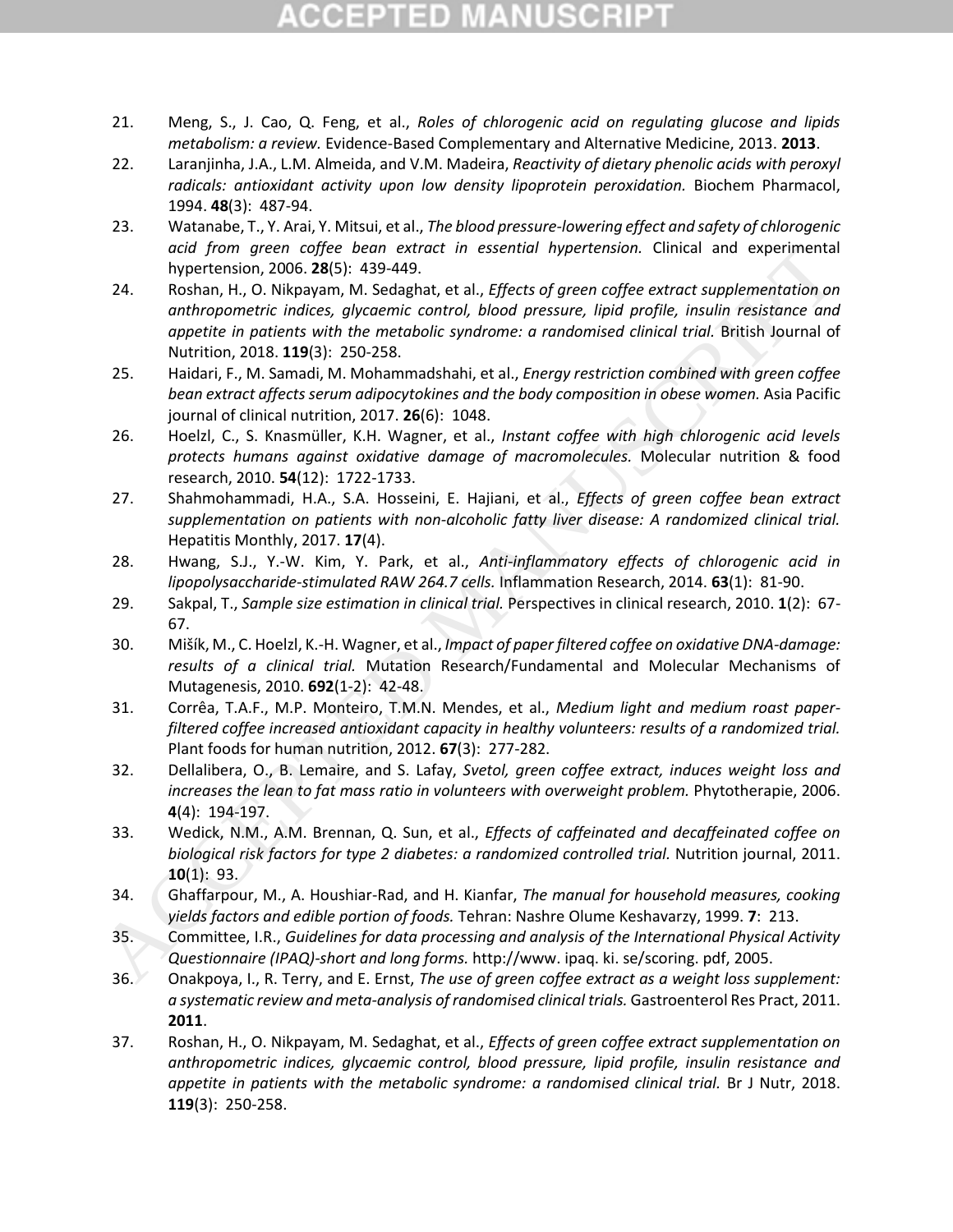# COEPTED

- 38. Revuelta-Iniesta, R. and E.A. Al-Dujaili, *Consumption of green coffee reduces blood pressure and body composition by influencing 11beta-HSD1 enzyme activity in healthy individuals: a pilot crossover study using green and black coffee.* Biomed Res Int, 2014. **2014**: 482704.
- 39. Watanabe, T., Y. Arai, Y. Mitsui, et al., *The blood pressure-lowering effect and safety of chlorogenic acid from green coffee bean extract in essential hypertension.* Clin Exp Hypertens, 2006. **28**(5): 439-49.
- 40. Yukawa, G., M. Mune, H. Otani, et al., *Effects of coffee consumption on oxidative susceptibility of low-density lipoproteins and serum lipid levels in humans.* Biochemistry (Moscow), 2004. **69**(1): 70-74.
- 41. Correa, T.A., M.P. Monteiro, T.M. Mendes, et al., *Medium light and medium roast paper-filtered coffee increased antioxidant capacity in healthy volunteers: results of a randomized trial.* Plant Foods Hum Nutr, 2012. **67**(3): 277-82.
- 42. Mišík, M., C. Hoelzl, K.-H. Wagner, et al., *Impact of paper filtered coffee on oxidative DNA-damage: results of a clinical trial.* Mutation Research/Fundamental and Molecular Mechanisms of Mutagenesis, 2010. **692**(1): 42-48.
- 43. Welch, G.N. and J. Loscalzo, *Homocysteine and atherothrombosis.* New England journal of medicine, 1998. **338**(15): 1042-1050.
- 44. Kasai, H., S. Fukada, Z. Yamaizumi, et al., *Action of chlorogenic acid in vegetables and fruits as an inhibitor of 8-hydroxydeoxyguanosine formation in vitro and in a rat carcinogenesis model.* Food and Chemical Toxicology, 2000. **38**(5): 467-471.
- 45. Dos Santos, M.D., M.C. Almeida, N.P. Lopes, et al., *Evaluation of the anti-inflammatory, analgesic and antipyretic activities of the natural polyphenol chlorogenic acid.* Biological and Pharmaceutical Bulletin, 2006. **29**(11): 2236-2240.
- 46. Feng, R., Y. Lu, L.L. Bowman, et al., *Inhibition of activator protein-1, NF-κB, and MAPKs and induction of phase 2 detoxifying enzyme activity by chlorogenic acid.* Journal of Biological Chemistry, 2005. **280**(30): 27888-27895.
- 47. Amigoni, L., M. Stuknytė, C. Ciaramelli, et al., *Green coffee extract enhances oxidative stress resistance and delays aging in Caenorhabditis elegans.* Journal of Functional Foods, 2017. **33**: 297- 306.
- 48. Parras, P., M. Martínez-Tomé, A. Jiménez, et al., *Antioxidant capacity of coffees of several origins brewed following three different procedures.* Food chemistry, 2007. **102**(3): 582-592.
- 49. López-Galilea, I., M.P. De Pena, and C. Cid, *Correlation of selected constituents with the total antioxidant capacity of coffee beverages: influence of the brewing procedure.* Journal of Agricultural and Food Chemistry, 2007. **55**(15): 6110-6117. 40.<br>
Virkume, 6., M. Munne, H. Glani, et al. Jeffelse of reality (Moscow), 1004 density (Moscow), 2004, 89(1):<br>
100 wedersity lipoproteins and serum lipid levels in humans. Biochemistix (Moscow), 2004, 89(1):<br>
10.07 Text.,
	- 50. Natella, F., M. Nardini, I. Giannetti, et al., *Coffee drinking influences plasma antioxidant capacity in humans.* Journal of Agricultural and Food Chemistry, 2002. **50**(21): 6211-6216.
	- 51. Bornhoeft, J., D. Castaneda, T. Nemoseck, et al., *The protective effects of green tea polyphenols: lipid profile, inflammation, and antioxidant capacity in rats fed an atherogenic diet and dextran sodium sulfate.* Journal of medicinal food, 2012. **15**(8): 726-732.
	- 52. Petti, S. and C. Scully, *Polyphenols, oral health and disease: A review.* Journal of dentistry, 2009. **37**(6): 413-423.
	- 53. Morell‐Azanza, L., S. García‐Calzón, T. Rendo‐Urteaga, et al., *Serum oxidized low‐density lipoprotein levels are related to cardiometabolic risk and decreased after a weight loss treatment in obese children and adolescents.* Pediatric diabetes, 2017. **18**(5): 392-398.
	- 54. Melissas, J., N. Malliaraki, J.A. Papadakis, et al., *Plasma antioxidant capacity in morbidly obese patients before and after weight loss.* Obesity surgery, 2006. **16**(3): 314-320.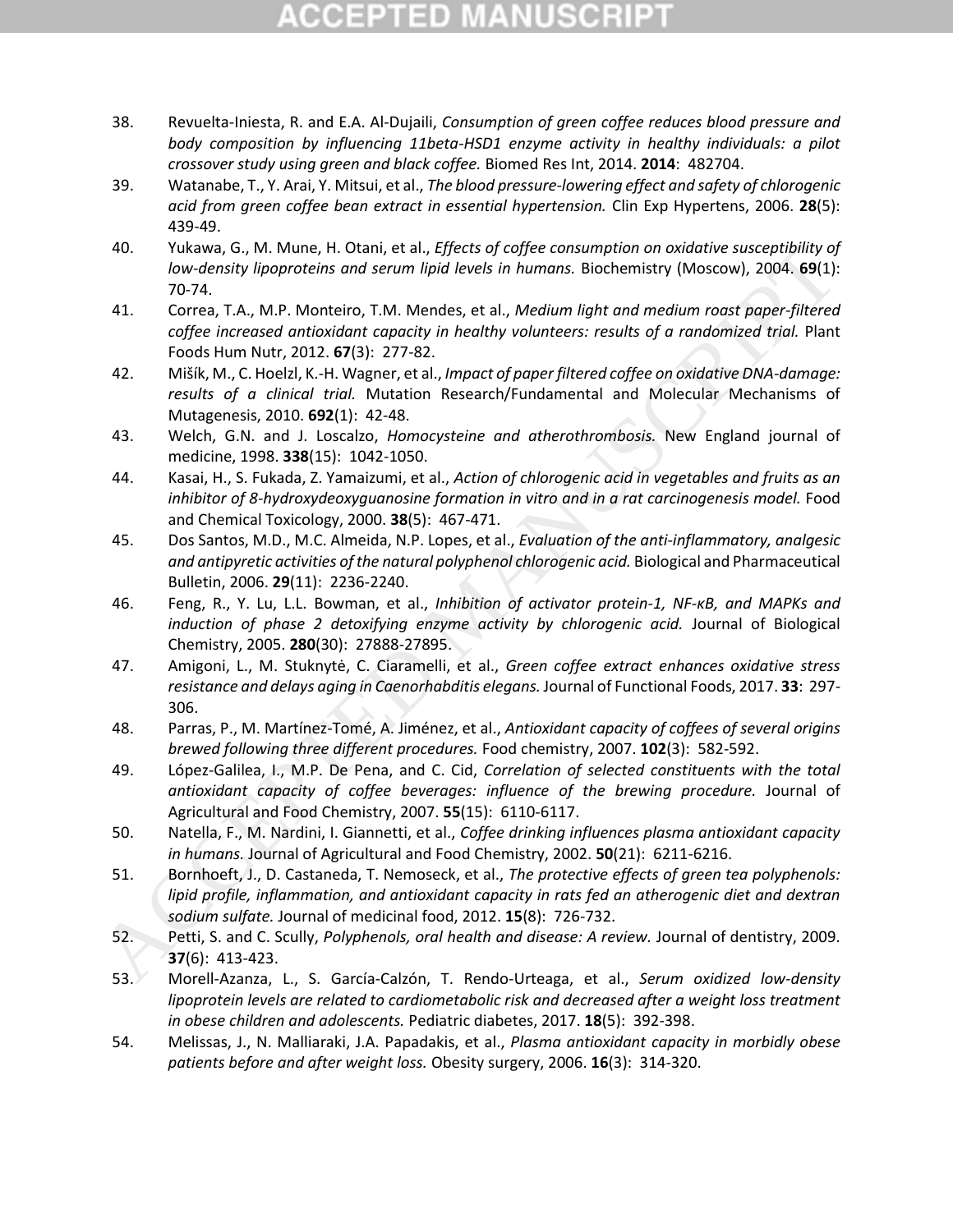#### **CCEPTED NUSCRIP1** 生 IM A



## **Figure 1. Flow diagram of participant recruitment.**

| Assigned to GCBE<br>Assigned to placeb<br>group (n=39)<br>group (n=39)<br>Follow-up                                                                      | Follow-us                       |                                                                                      |                    |         |
|----------------------------------------------------------------------------------------------------------------------------------------------------------|---------------------------------|--------------------------------------------------------------------------------------|--------------------|---------|
| (8 weeks)<br>Withdrew (n=3)<br>Refuse to continue (n=2)<br>Refuse to continue (n=3)                                                                      | $(8$ weeks)                     |                                                                                      |                    |         |
| Travel or mission (n=1)<br>Travel or mission (n=2)<br>ted the intervention and include                                                                   | ed the intervention and include |                                                                                      |                    |         |
| in analysis (n=36)<br>in analysis (n=34)                                                                                                                 |                                 |                                                                                      |                    |         |
|                                                                                                                                                          |                                 |                                                                                      |                    |         |
| Figure 1. Flow diagram of participant recruitment.                                                                                                       |                                 |                                                                                      |                    |         |
|                                                                                                                                                          |                                 | Table 1. General characteristics of patients with dyslipidemia at the baseline.      |                    |         |
|                                                                                                                                                          |                                 |                                                                                      |                    |         |
|                                                                                                                                                          |                                 |                                                                                      |                    |         |
| Variables                                                                                                                                                | <b>Entire Cohort</b>            | intervention $(n =$                                                                  | control $(n = 34)$ | P_value |
|                                                                                                                                                          | $(n=70)$                        | 36)                                                                                  |                    |         |
|                                                                                                                                                          |                                 |                                                                                      |                    |         |
|                                                                                                                                                          | $39.18 \pm 6.09$                | $39.85 \pm 6.46$                                                                     | 38.49±5.69         | 0.340   |
| Age(years)<br>BMI(kg/m2)                                                                                                                                 | $26.13 \pm 3.65$                | $26.31 \pm 4.19$                                                                     | $25.95 \pm 3.04$   | 0.666   |
|                                                                                                                                                          | 91.50±13.37                     | $92.16 \pm 14.83$                                                                    | $90.83 \pm 11.85$  | 0.669   |
|                                                                                                                                                          | $104.92 \pm 9.30$               | $104.39 \pm 10.41$                                                                   | $105.45 \pm 8.10$  | 0.623   |
|                                                                                                                                                          |                                 |                                                                                      |                    |         |
|                                                                                                                                                          | 64.56±74.52                     | $63.82{\pm}69.89$                                                                    | $65.35 \pm 80.18$  | 0.933   |
|                                                                                                                                                          |                                 |                                                                                      |                    |         |
|                                                                                                                                                          | 383.14±91.75                    | 368.06±104.49                                                                        | 399.12±74.23       | 0.158   |
| Weight(kg)<br>Waist<br>circumference(cm)<br>Oxidized<br>LDL(ng/ml)<br>TAC $(\mu \text{mol/l})$<br>*Values are reported as mean $\pm$ standard deviation. |                                 | BMI, Body Mass Index; $p_value \leq 0/05$ was assigned as statistically significant. |                    |         |

Table 2. The effect of green coffee extract supplementation on serum oxidized LDL cholesterol and total antioxidant capacity in patients with dyslipidemia.

| intervention ( $n = 36$ ) |             | control $(n = 34)$ |                | $n-$               |
|---------------------------|-------------|--------------------|----------------|--------------------|
| mean $\pm$ SD             | Mean Change | mean $\pm$ SD      | Mean<br>Change | value <sup>a</sup> |